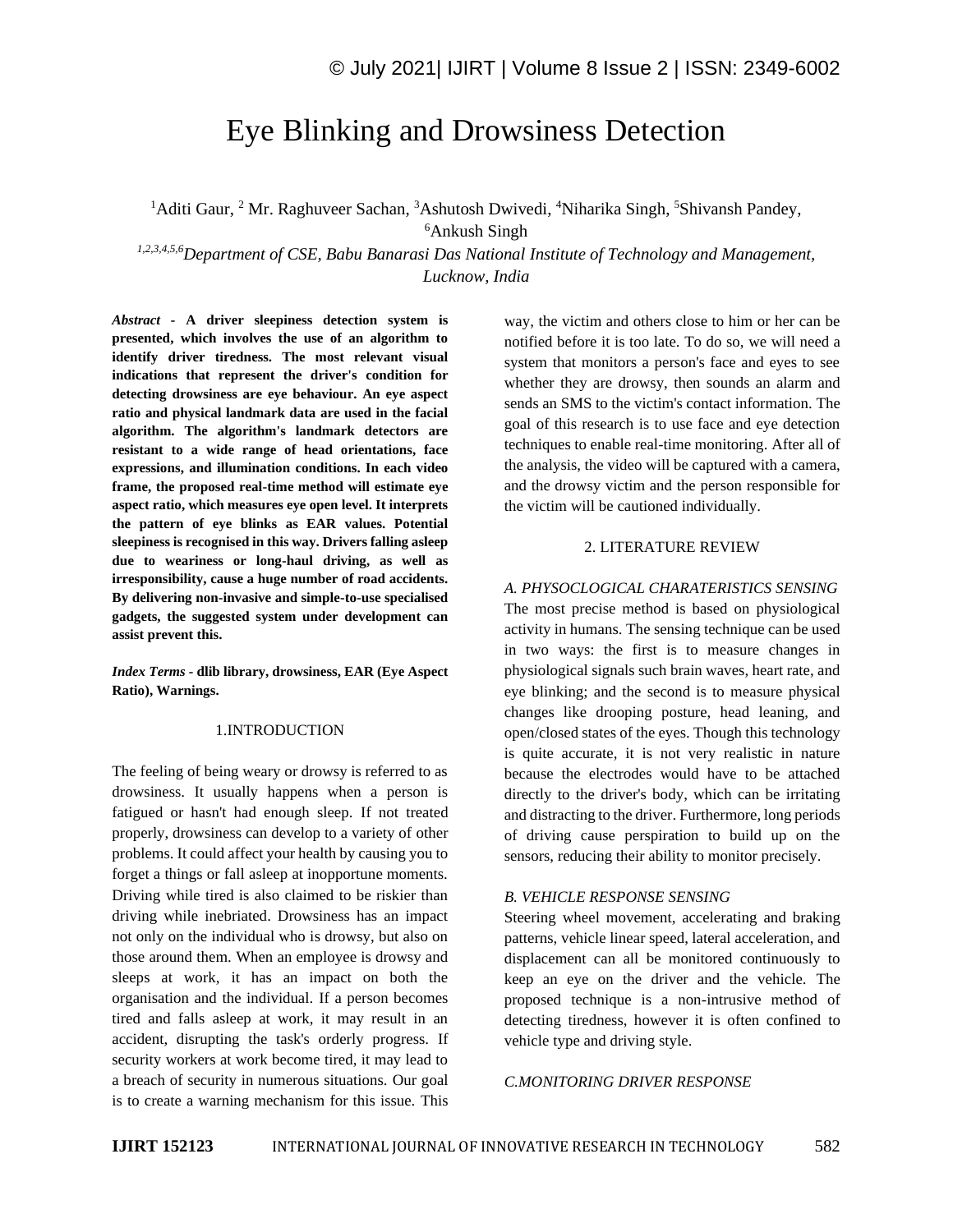The method for detecting tiredness entails watching the driver's response. This necessitates the driver's input to the system on a regular basis to signal awareness. This strategy has a significant drawback in terms of exhausting and aggravating the vehicle's driver at regular intervals.

# 3.PROPOSED SYSTEM



Fig-1-Proposed system overview



Fig-2-Proposed Hardware Setup

The suggested system is a driver sleepiness detecting device that may be installed in a car. Figure 1 depicts the suggested system overview, while Figure 2 depicts the proposed placement of essential components to put the system into practise.

Blinking is the process of a human eye rapidly closing and reopening. Every person blink in a slightly distinct pattern. Blink patterns differ primarily in closing and opening speeds, as well as the degree of squeezing an eye and duration. For the localisation of the eyes and their outlines, we propose using a facial landmark detection approach.



Fig-3-Facial Landmarks

Frame by frame, facial landmark detection (as shown in figure3) is conducted on the input video sequence. Dlib, a machine learning toolkit, and OpenCV with Python bindings are used. Human face characteristics such as the nose, eyes, jawline, eyebrows, and mouth can be located and represented via facial landmark detection.

Head posture estimation, face alignment and swapping, blink detection, and more applications use facial landmark detection. The challenge of detecting facial features in a human face is a subset of the shape prediction problem. When given an input image, a shape predictor locates regions of interest along the shape.

We use shape prediction models to recognise essential facial components on a face in facial landmark detection. Any conventional face landmark detection method has two major phases, namely,

- 1. Localisation of face in input data(image/video).
- 2. Detection of important facial structures on the face region of interest.

Using a pre-trained H.O.G. and Linear S.V.M. object detector primed specifically for face identification tasks is typically the initial step. Similarly, the  $(x,y)$ coordinates of the face in the input data (video/image) are used to create a face bounding box. The second phase entails the identification and labelling of face features such as the nose, mouth, jaw, left eye, right eye, and left eyebrow and right eyebrow.

A training image set of tagged face landmarks can be used to implement facial landmark detection. The collection is manually tagged by putting  $(x,y)$ coordinates of regions of interest on the map. Priors, or the probability of distance between two input pixels, will also be used.

Following this procedure, an ensemble of regression trees can be trained to detect face landmarks based on pixel intensities rather than feature extraction using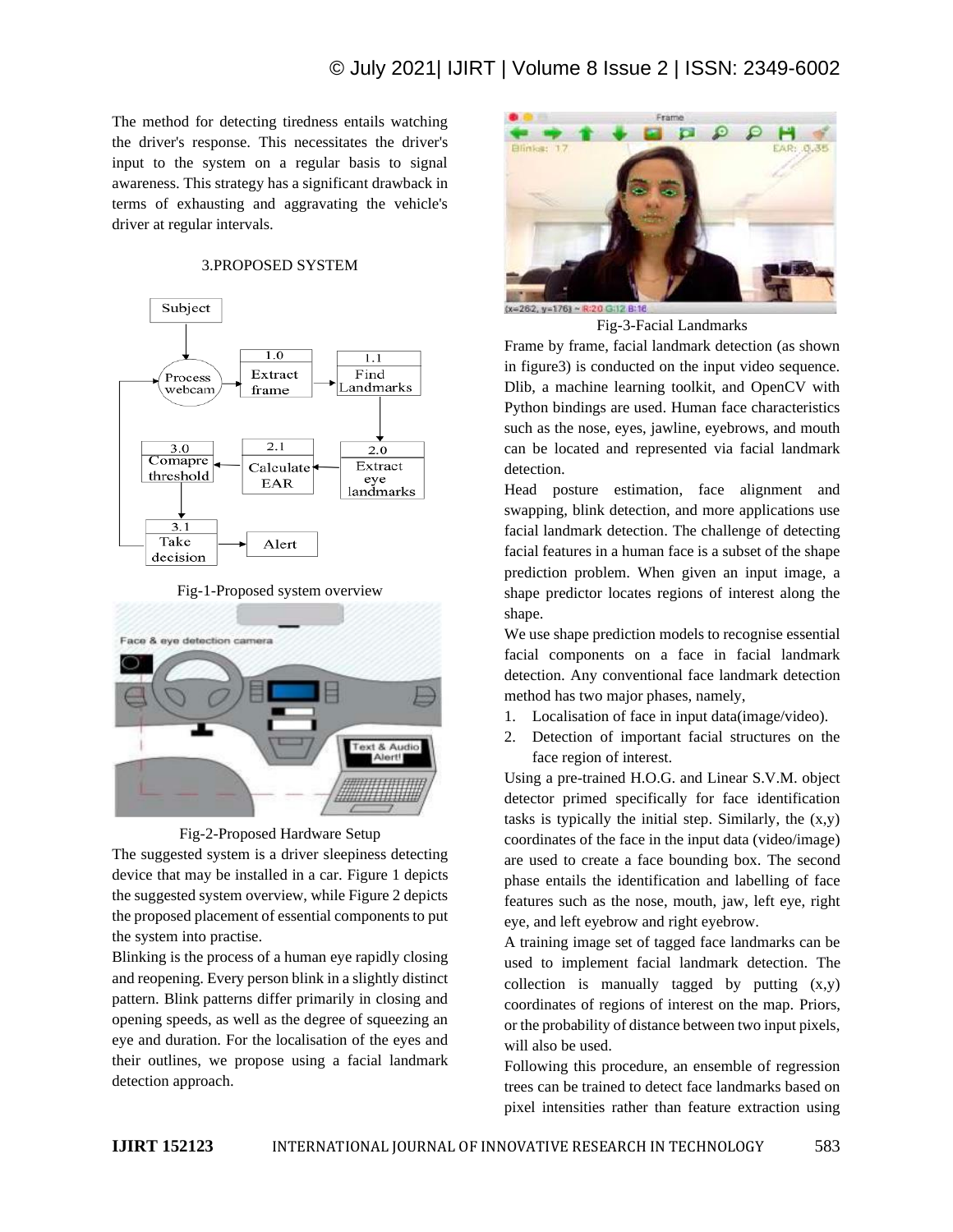pixel intensities. As a result, high-quality forecasts may be made in real time.

The dlib library's pretrained facial landmark identification model can locate 68 (x,y) coordinates, each representing a facial structure. Figure 4 depicts the index locations of each region of interest.

The points in figure 4 are from the iBUG 300-W dataset, which was used to train the dlib face landmark detector. For object detection, the dlib library includes a minor modified version of H.O.G. and a linear S.V.M. technique.

Input video from a camera gazing over the driver is converted into images depending on a number of frames and rescaled to 500 pixels wide. On the input frames, grey scaling is applied. Each image frame generates face bounding boxes. Because generated face coordinates are available, each region of the face may be located. To extract eyelashes, each part of the face can be accessible separately by NumPy array slicing.

We may extract localization information of the eye region by utilising zero indexing using Python, which



Fig-4-Facial Landmarks Index

- 1. Right eyebrow through 17 to 22
- 2. Left eyebrow through 22 to 27
- 3. Right eye through 36 to 42
- 4. Left eye through 42 to 48

For drowsiness detection, the next step is to identify and count eye blinks in the input video stream. Localization of eyes, thresholding to define white region of eyes, and determining if the aforementioned region departs for a given period of time, signalling a blink, are all common approaches to counting blinks. The suggested drowsiness detection system is based on a distance ratio between facial landmarks of the

eyes, which is an elegant and reliable solution of eye aspect ratio. E.A.R. is a simple, quick, and accurate method of detecting eye blinks. We focus on indices of two sets of face structures, namely the eyes, for blink identification.



Fig-5-Eye Landmark Points

As shown in figure5, each eye is represented by six (x,y) coordinates, starting at the left corner of the eye and working clockwise around the eye region. The E.A.R. is the relationship between the plotted coordinates' width and height.

$$
\text{EAR} = \frac{\|p_2 - p_6\| + \|p_3 - p_5\|}{2\|p_1 - p_4\|}
$$

# Fig-6-Eye Aspect Ratio Equation

The six points of the connection are p1, p2, p3, p4, p5, and p6, which are two-dimensional eye landmark locations. The E.A.R. equation computes vertical eye landmark distance in the numerator and horizontal eye landmark distance in the denominator. Two sets of vertical points and one set of horizontal points exist. When the driver's eye is open, the E.A.R. value remains relatively constant, but drops to zero when a blink is detected. It is partially insensitive to person and head pose. The aspect ratio of the open eye has a tiny range of variation between individuals and is totally invariant to image scaling and in-plane rotation of the face. The EAR of both eyes is averaged because blinking is a synchronised operation. As a result, we



eliminate the necessity for an image processing

Fig-7-EAR Value Graph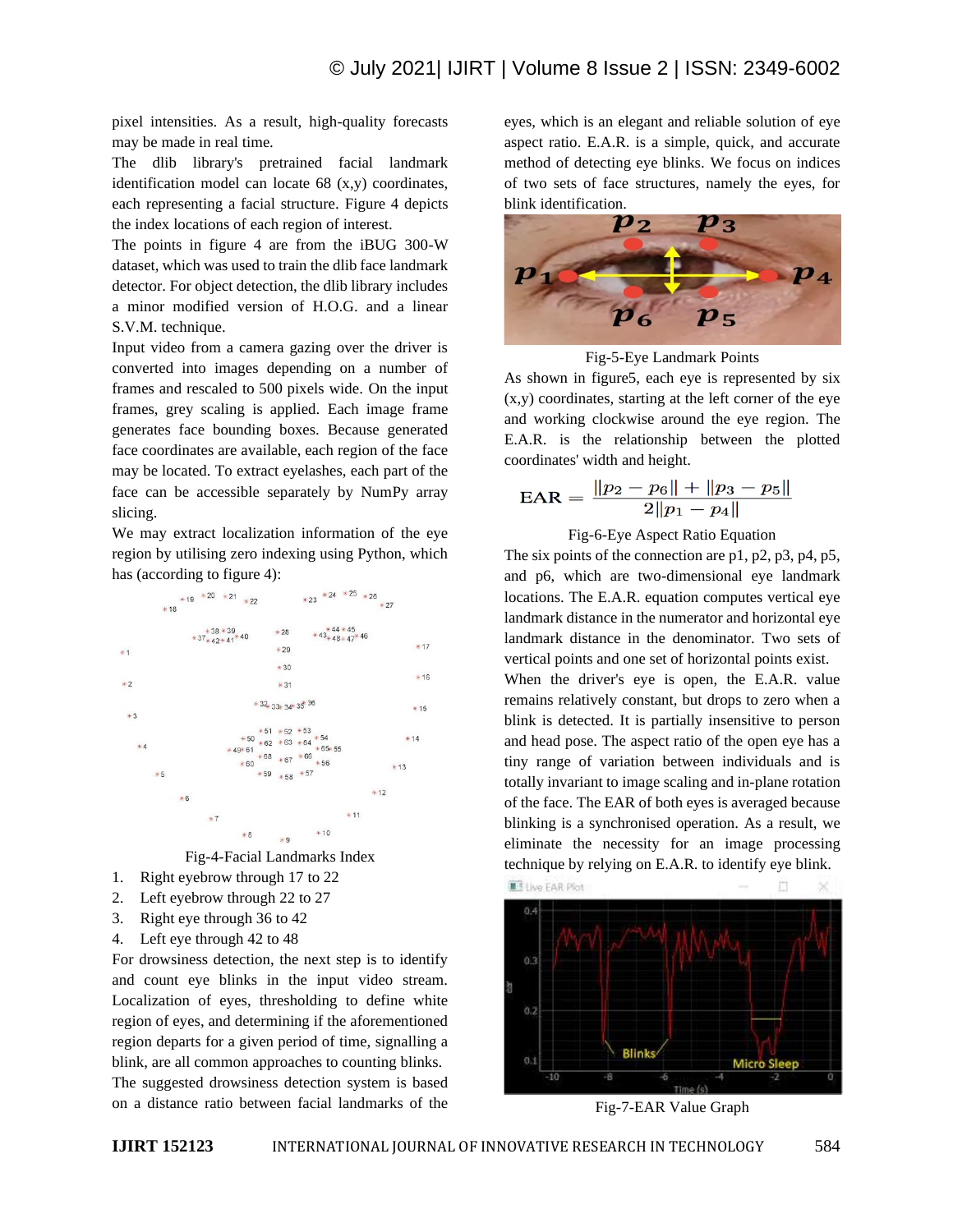The eye appears to be entirely open in figure7, top left image, therefore E.A.R. should be larger and steady across time. E.A.R. rapidly approaches 0 value in the event of a blink, as shown in the top right image. The bottom graph shows the E.A.R. values for a video clip over time. E.A.R. remains constant until plummeting to near-zero levels and then recovering, illustrating a single eye blink. A blink or eye closure can be detected using thresholding with an E.A.R. value of0.3, which can be useful in a variety of situations. To register tiredness, we additionally set the number of consecutive frames with an E.A.R. value less than 0.3. To detect driver tiredness, this should be set to 48.The thresholding settings can be changed to suit various implementation requirements.

A camera installed near or on the dashboard of a car and pointing at the driver can provide a live video feed. It could be a USB camera or a camera module for the Raspberry Pi.

To get a more exact blink detection, we can average the E.A.R. data collected from each eye. Low E.A.R. levels combined with the time it stays below the threshold value can be used to detect drowsiness in drivers. The system can sound an alert to wake up the driver if E.A.R. data suggest that the driver's eye has been closed or near-close for a significant amount of time. The E.A.R. is regularly monitored for instances in which the value drops low but does not rebound, indicating tiredness and the driver closing his or her eyes.

The algorithm may be tweaked to detect one or more faces at once, as well as drowsiness detection for each one. Drowsiness detection appears to work well in a variety of circumstances, including driving in direct sunshine as well as dim or artificial lighting.



4.PROPOSED SYSTEM DETAILS

Fig-8-Normal Operation (Eyes are open)



Fig-9-Drowsiness Detected and Alerted(Eyes Closed)

#### 5.CONCLUSIONS

The proposed approach will be effective in detecting driver tiredness by providing a precise enough estimation of eye opening. This is owing to the camera's resistance to low image resolution, incorrect head alignment, limited illumination, and a wide range of face emotions, among other factors. Due to the low performance cost of facial landmark detection, the proposed warning system can be employed in real time, and it can also be configured to use linear SVM. Even though everyone's blink length varies, a fixed blink duration is assumed. An adaptive technique can be used in place of the assumption approach. EAR is calculated using two-dimensional data, which does not account for head orientation that is out of plane. This can be rectified by estimating EAR using threedimensional data from a three-dimensional landmark model (position and orientation). Failure to detect eyes in the input video sequence in the current system prompts the driver to modify or move to a more appropriate sitting posture.

To assist prevent road accidents, the suggested system can be enhanced by adding new safety features and functionalities to the current system. The system's future upgrades may include capabilities such as traffic light detection, speed restriction zone detection, speed tracking, and traffic infraction detection.

To aid in the prevention of road accidents, the suggested system can be enhanced by adding new